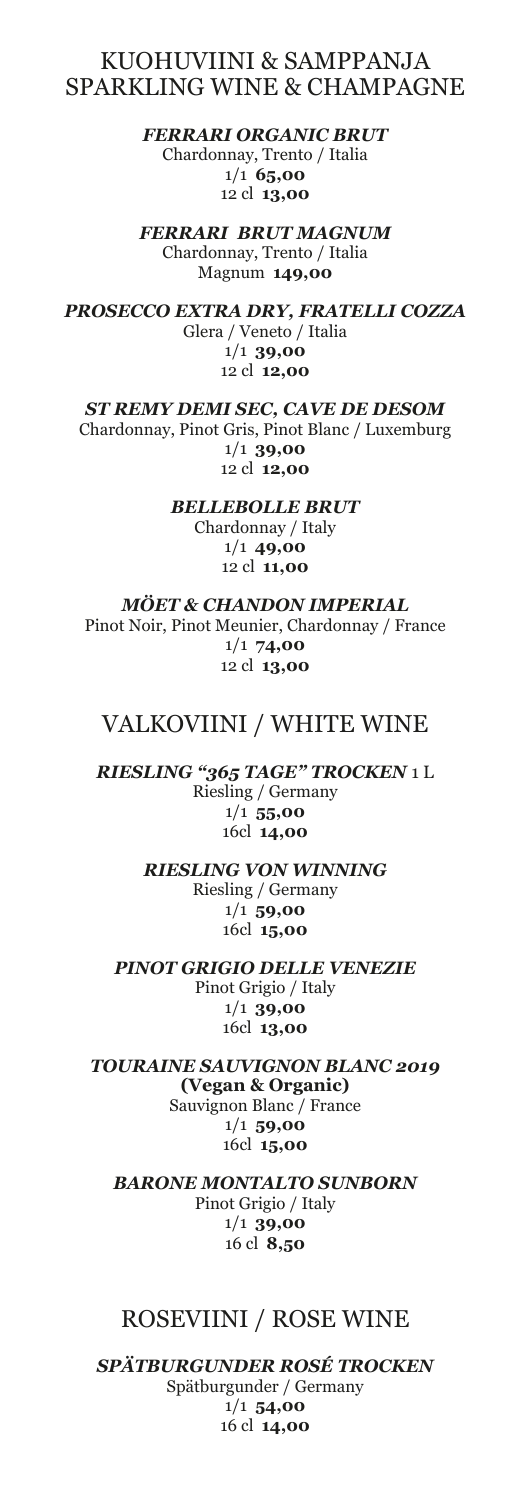### PUNAVIINI / RED WINE

*ROVEIAGO ROSSO DEL VERONESE* Corvina, Rondinella, Merlot / Italy 1/1 **39,00** 16 cl **15,00**

*CHIANTI CLASSICO DOCG 2017, LAMOLE DI LAMOLE* Sangiovese / Toscana / Italia 1/1 **65,00** 16 cl **15,00**

*SIGNOS MALBEC 2021* (Vegan) Malbec / Argentina 1/1 **49,00** 16 cl **12,00**

*BARONE MONTALTO SUNBORN* Syrah / Italy 1/1 **39,00** 16 cl **8,50**

## APERITIIVIT / APERITIVES

#### *NEGRONI | 13,00*

Antica Formula Vermouth Carpano Bitter Napue Gin Orange Zest

#### *NEGRONI SBAGLIATO | 13,00*

Antica Formula Vermouth Carpano Bitter Sparkling Wine Orange

#### *BOULEVARD | 13,00*

Antica Formula Vermouth Carpano Bitter Kyrö Whisky Sugar Angostura Orange Zest

## COCKTAILIT / COCKTAILS

*FROZEN GIN&TONIC | 12,00*

Beefeater Gin Fever tree tonic water Cucumber, lime juice, sugar

#### *PALOMA | 12,00*

Tequila Blanco Lime juice, agave syrup, soda, rose salt

#### *SPARKLING WINE MOJITO | 12,00* Havana 3yo

Veuve du Vernay Lime juice, sugar, fresh mint

Mocktailit, oluet ja virvoitusjuomat Mocktails, beers and soda >>